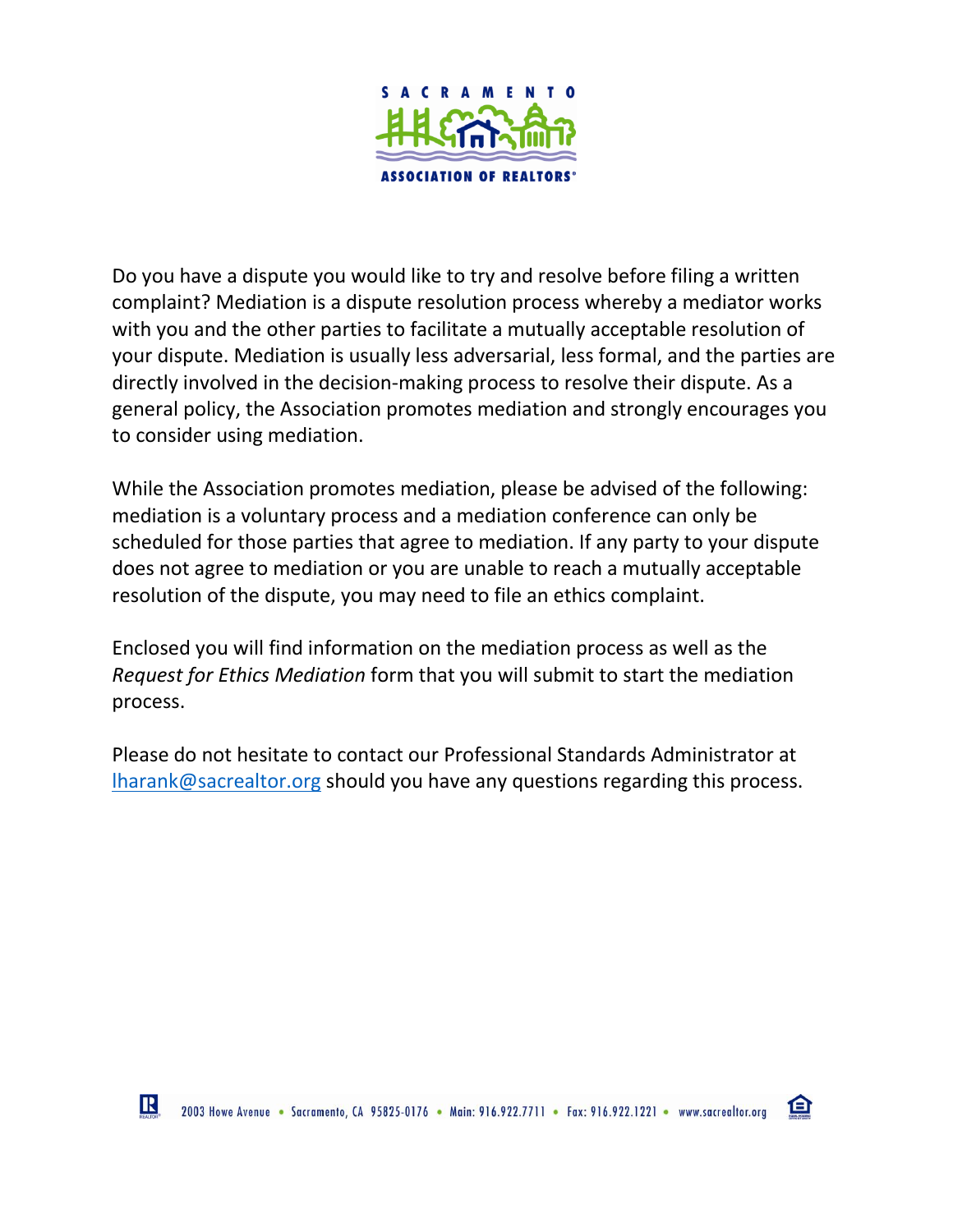# **SACRAMENTO ASSOCIATION OF REALTORS® ETHICS MEDIATION**

### **IF YOU ARE CONTEMPLATING ETHICS MEDIATION**

The following information regarding the ethics mediation process should be helpful if you are contemplating mediation as a means of resolving a dispute or conflict.

## **SAR ETHICS DISPUTE RESOLUTION SERVICE**

This service has been formed essentially for the use of our members and their clients to provide a forum for efficient resolution of ethics disputes. Our Mediators are SAR REALTOR® Members who have received C.A.R./Pepperdine University Mediation Training and are familiar with all aspects of the NAR Code of Ethics.

#### **WHAT IS MEDIATION?**

Mediation is a means of resolving disputes through peaceful communication. It is an alternative to adversarial, expensive, and time-consuming litigation through the courts. It is non-adversarial, confidential, informal, inexpensive, and is now widely recognized as the forum of choice for the resolution of conflicts and misunderstandings.

#### **THE ROLE OF MEDIATORS**

Mediators are impartial third parties who provide their services with the dedicated belief in the power of mediation and collaborative negotiation. Mediators do not serve as judge or jury, do not seek to determine who is in the right, or place blame. *Mediators do not impose a decision* on either party – their only interest is in helping you to resolve differences and reach a *mutually agreeable solution. Mediators do not give legal or professional advice.* Rather they facilitate communications by helping disputants describe their feelings, clarify issues, determine their true interests, identify underlying concerns and where possible, reach agreement.

#### **THE MEDIATION PROCESS**

The mediation process begins by welcoming and introducing all participants followed by an opening statement from the mediator. Initially, each disputant will be given an uninterrupted opportunity to define the conflict/problem as they see it and express their feelings about it to the Mediator. Each person will be given time to describe the conflict from their perspective while the Mediator and the other party listens. The Mediator may ask clarifying questions from time to time.

The process demands a high degree of mutual respect and honesty - and no foul or threatening language, gestures, or actions will be permitted. Flexibility and respectful communication is key to the mediation process and parties must honestly express their needs and truly listen to what others have to say. If parties focus on blaming or revenge it merely promotes similar responses, lessening the chances of resolution.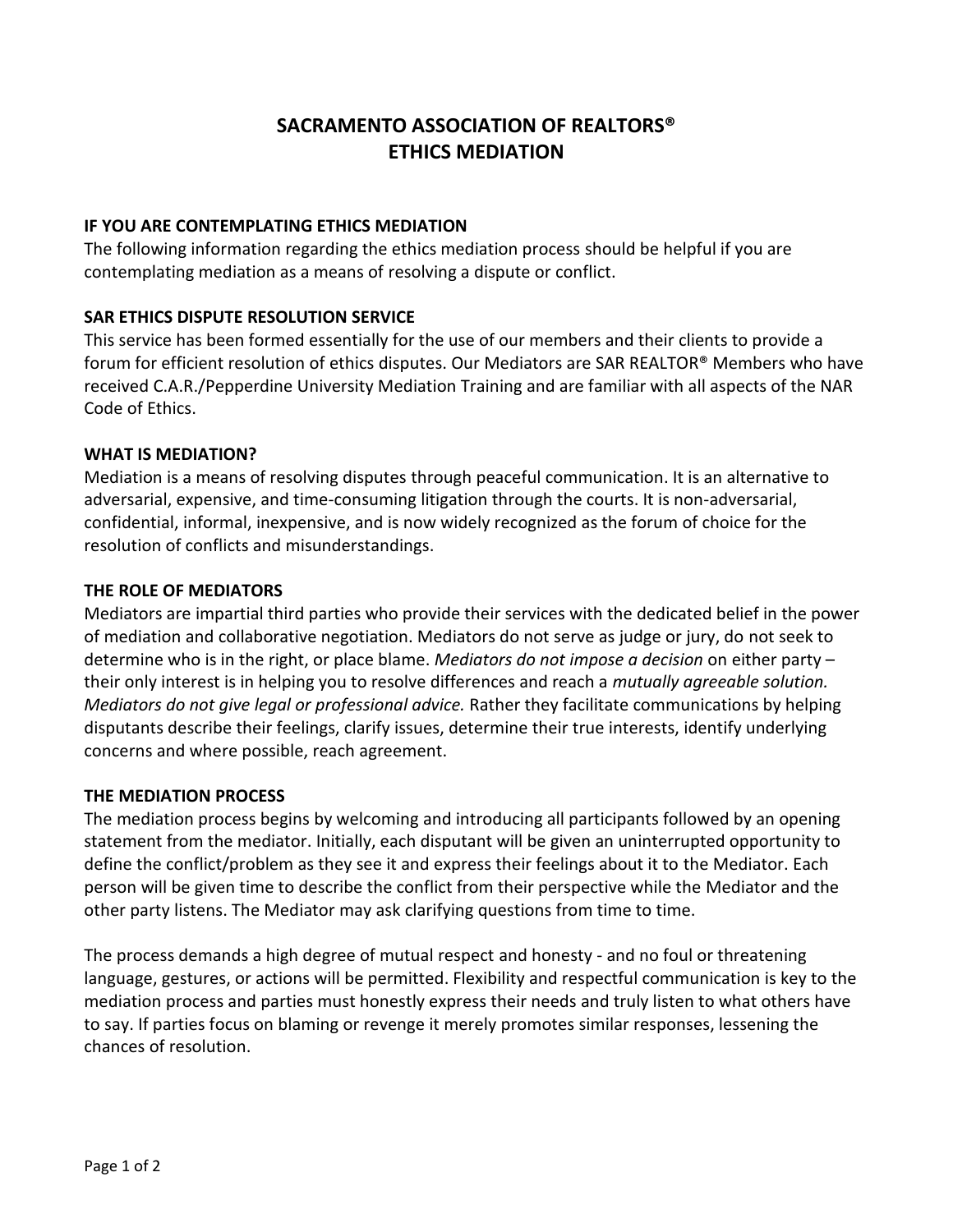Once the Mediator has a clear understanding of the problem, the Mediator will ask questions designed to ensure that each party fully comprehends the conflict from the perspective of the other disputant, and the issues and interests involved. In this way, a great deal of important information comes to light which may not have been known or understood by the other party.

At this point in the process, the Mediator will help the parties understand that to solve a conflict each must be willing to acknowledge any new understanding they have about the dispute and the other person's situation. From time to time, the Mediator may ask for a private meeting with one party at a time in order to get a clear idea of their refined interests, goals, and proposals as to the final outcome of the mediation.

In the final stages of the mediation, potential resolutions are explored.

#### **AGREEMENTS**

A settlement or resolution reached between the parties as a result of the mediation may be oral or written at the discretion of the parties to the dispute.

A written agreement may be considered binding in the same way as a *written contract* is binding in the courts. This requires that the agreement must be in writing and signed by the parties. It must also contain a clear statement that: 1) each party wants the agreement to be binding, 2) each party understands the agreement is admissible in court should enforcement be necessary. Binding agreements in civil matters do not imply other means of enforcement such as intervention by police or sheriff's officers.

At the request of the parties, the Mediator will assist in writing the agreement, using the parties' own words, and their mutually agreed upon terms. *The Mediator has no intent or role in influencing the content of any agreement arrived at by the parties. The Mediator's only interest is to facilitate communication that is satisfactory to each side of the dispute.*

#### *SAR DOES NOT MONITOR OR ENFORCE AGREEMENTS RESULTING FROM MEDIATION.*

#### **CONFIDENTIALITY**

Except as otherwise provided by the C.A.R. *California Code of Ethics and Arbitration Manual,* California Evidence Code, or California law, all communications, negotiations, or settlement discussions in the course of a mediation or mediation consultation are confidential and are not admissible or subject to discovery. For mediation to be successful, the parties must feel free to discuss the issues openly with the assurance that their presentations will be held confidential by law. Accordingly, the parties will be required to sign a confidentiality agreement, *before the mediation session can proceed,* to signify intent to comply with the rules of confidentiality.

It is important to note that if a written agreement is reached, both parties should recognize that the resolution itself is not confidential and may be enforceable by law in the courts.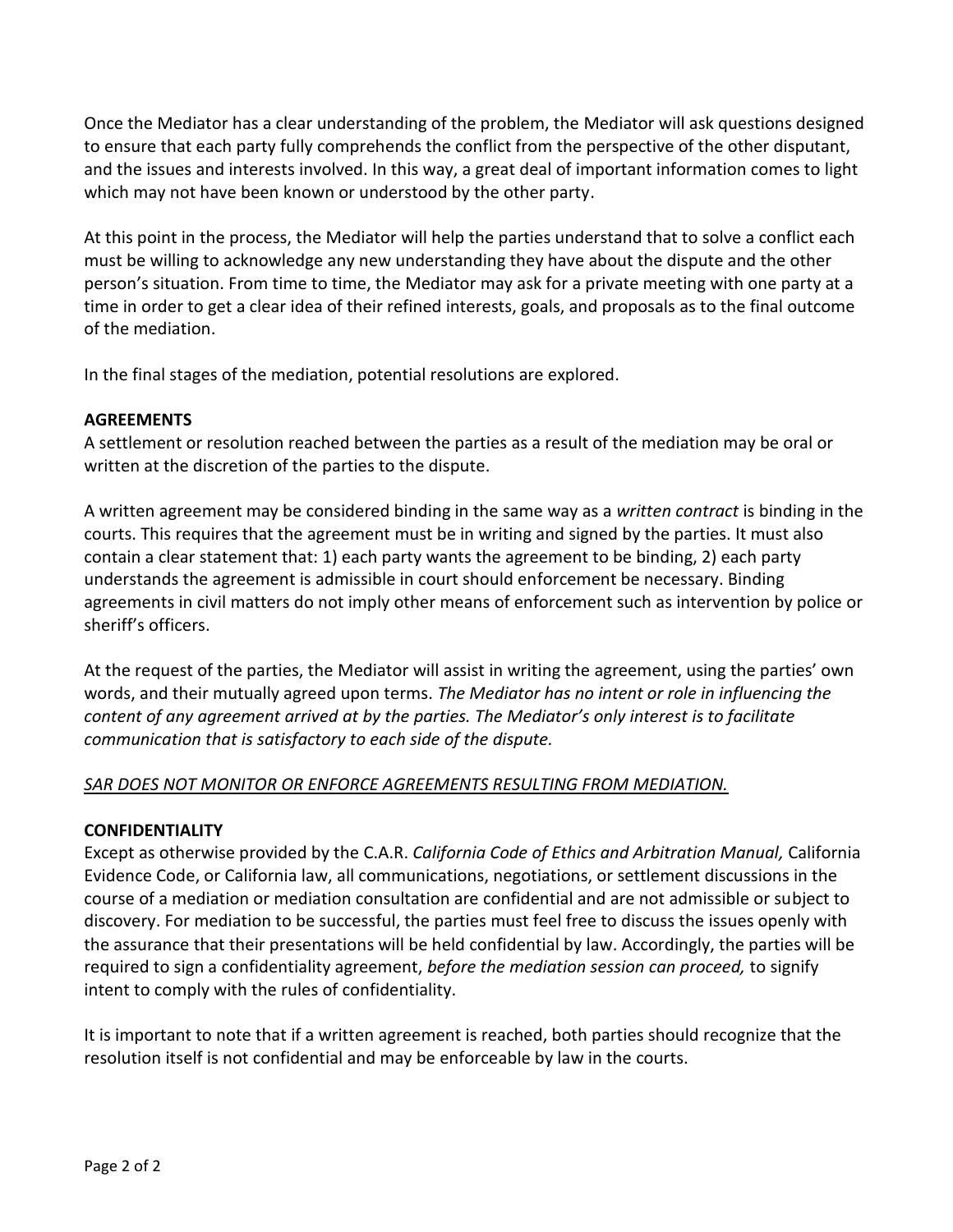# **REQUEST FOR ETHICS MEDIATION Sacramento Association of REALTORS®**

Please provide the information requested below:

## **1. Party Requesting Mediation:**

Name

Address (City, State, and Zip)

Email

Preferred Contact Phone Number

#### **2. REALTOR(S)® with whom you want to mediate with:**

Name of REALTOR<sup>®</sup> and DRE License Number Name of REALTOR<sup>®</sup> and DRE License Number

Name of REALTOR<sup>®</sup> and DRE License Number Name of REALTOR<sup>®</sup> and DRE License Number

**3. Brief Narrative of Dispute (or attach a narrative with this request):**

\_\_\_\_\_\_\_\_\_\_\_\_\_\_\_\_\_\_\_\_\_\_\_\_\_\_\_\_\_\_\_\_\_\_\_\_\_\_\_\_\_\_\_\_\_\_\_\_\_\_\_\_\_\_\_\_\_\_\_\_\_\_\_\_\_\_\_

\_\_\_\_\_\_\_\_\_\_\_\_\_\_\_\_\_\_\_\_\_\_\_\_\_\_\_\_\_\_\_\_\_\_\_\_\_\_\_\_\_\_\_\_\_\_\_\_\_\_\_\_\_\_\_\_\_\_\_\_\_\_\_\_\_\_\_

\_\_\_\_\_\_\_\_\_\_\_\_\_\_\_\_\_\_\_\_\_\_\_\_\_\_\_\_\_\_\_\_\_\_\_\_\_\_\_\_\_\_\_\_\_\_\_\_\_\_\_\_\_\_\_\_\_\_\_\_\_\_\_\_\_\_\_

\_\_\_\_\_\_\_\_\_\_\_\_\_\_\_\_\_\_\_\_\_\_\_\_\_\_\_\_\_\_\_\_\_\_\_\_\_\_\_\_\_\_\_\_\_\_\_\_\_\_\_\_\_\_\_\_\_\_\_\_\_\_\_\_\_\_\_

#### **4. Acknowledgement and Signature:**

I agree to mediation in accordance with the Sacramento Association of REALTORS® Ethics Mediation Rules and Procedures.

\_\_\_\_\_\_\_\_\_\_\_\_\_\_\_\_\_\_\_\_\_\_\_\_\_\_\_\_\_\_\_\_\_\_\_\_\_\_\_\_\_\_\_\_\_\_\_\_\_\_\_\_\_\_ \_\_\_\_\_\_\_\_\_\_\_\_\_\_\_\_\_\_\_\_\_\_\_\_

\_\_\_\_\_\_\_\_\_\_\_\_\_\_\_\_\_\_\_\_\_\_\_\_\_\_\_\_\_\_\_\_\_\_\_\_\_\_ \_\_\_\_\_\_\_\_\_\_\_\_\_\_\_\_\_\_\_\_\_\_\_\_\_\_\_\_\_\_\_\_\_\_\_\_\_\_

\_\_\_\_\_\_\_\_\_\_\_\_\_\_\_\_\_\_\_\_\_\_\_\_\_\_\_\_\_\_\_\_\_\_\_\_\_\_ \_\_\_\_\_\_\_\_\_\_\_\_\_\_\_\_\_\_\_\_\_\_\_\_\_\_\_\_\_\_\_\_\_\_\_\_\_\_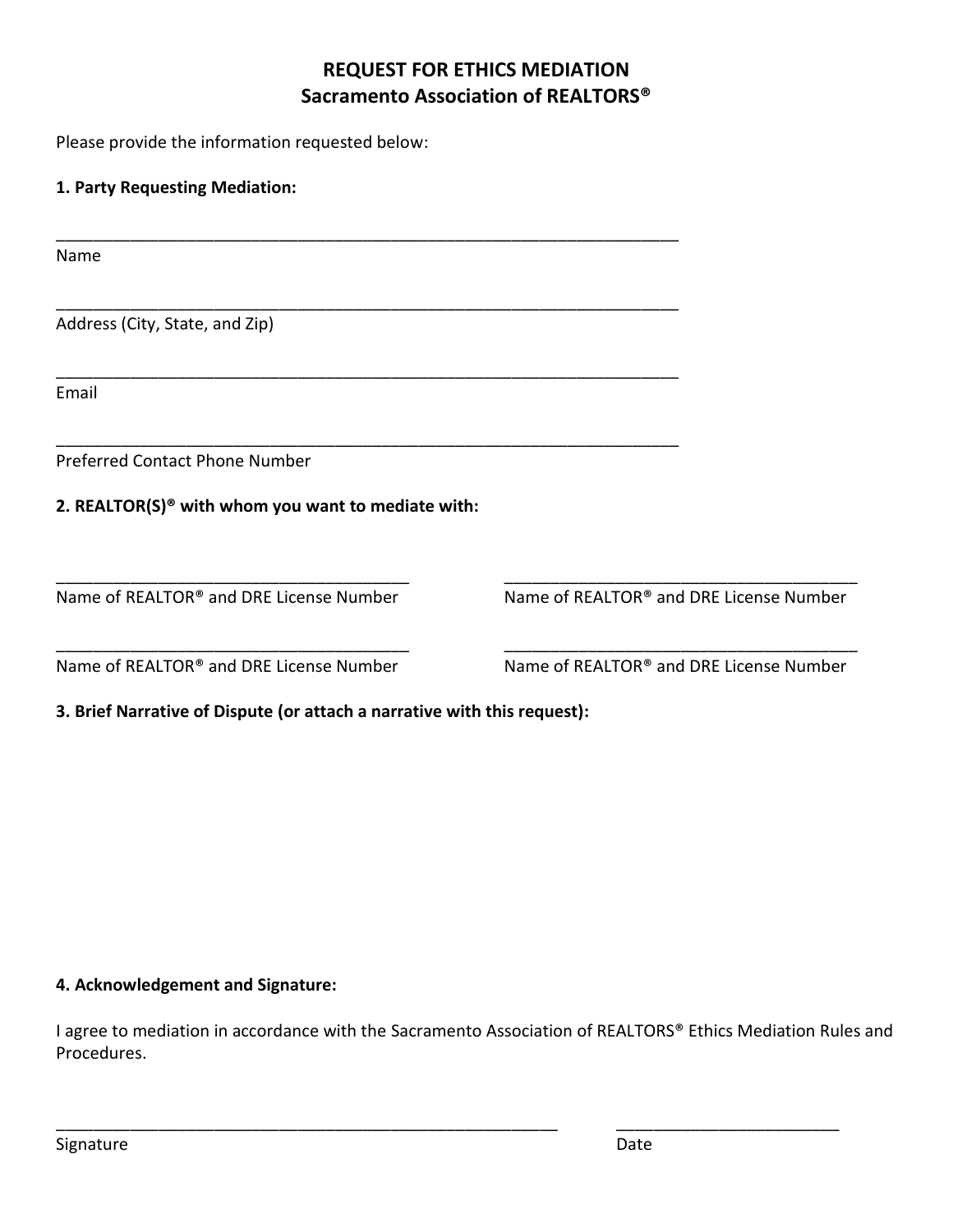## **Sacramento Association of REALTORS® Ethics Mediation Rules and Procedures**

**1. Purpose.** The Sacramento Association of REALTORS® Directors have adopted use of the C.A.R. and NAR Ethics Mediation procedures for members of the public and other REALTORS® as an alternative to a formal written ethics complaint or formal ethics hearing.

**2. Cases Eligible for Ethics Mediation.** Complaints brought by the public or by other REALTORS® may be mediated under these rules and procedures. Complaints brought by the SAR Grievance Committee and complaints alleging a violation of the public trust may not be mediated.

Public trust is defined as a demonstrated misappropriation of client or customer funds or property, willful discrimination, or fraud resulting in substantial economic harm.

**3. Participation in Ethics Mediation is Voluntary.** Parties are advised that ethics mediation is voluntary and that all parties must agree to participate in writing. It is also advised that parties may decline or withdraw from mediation and file a formal written ethics complaint to be processed under the procedures of the California Association of REALTORS® (C.A.R.) *California Code of Ethics and Arbitration Manual*.

**4. SAR Contacts.** All correspondence will be directed in writing to:

Email: [lharank@sacrealtor.org](mailto:lharank@sacrealtor.org) OR Mail to: Sacramento Association of REALTORS® Attn: Professional Standards Administrator 2003 Howe Ave Sacramento, CA 95825

**5. Fees and Costs.** SAR does not charge a fee for ethics mediation.

**6. Mediators.** SAR Mediators ("Mediators") are assigned by the SAR Professional Standards Administrator ("Administrator"). Mediators are required to perform a conflict of interest check in connection with all mediation participants to determine matters potentially affecting their impartiality. Mediators do not give legal or professional advice.

Mediators cannot refer concerns they have regarding the conduct of any party to mediation to the SAR Grievance Committee, to the state real estate licensing authority (Department of Real Estate), or to any other regulatory body. This prohibition is intended to ensure impartiality and avoid the possible appearance of bias. Mediators are, however, authorized to refer concerns that the public trust may have been violated to the Grievance Committee.

**7. Scheduling Process and Timeframes.** The Administrator will immediately send a copy of the *Request for Ethics Mediation* to all named parties with a request to respond within fifteen (15) days. If no response is received after fifteen (15) days, the Administrator will notify the requesting party and the ethics mediation request will be closed. The requesting party may then file a formal written ethics complaint with the Association, if a formal written ethics complaint has not already been filed.